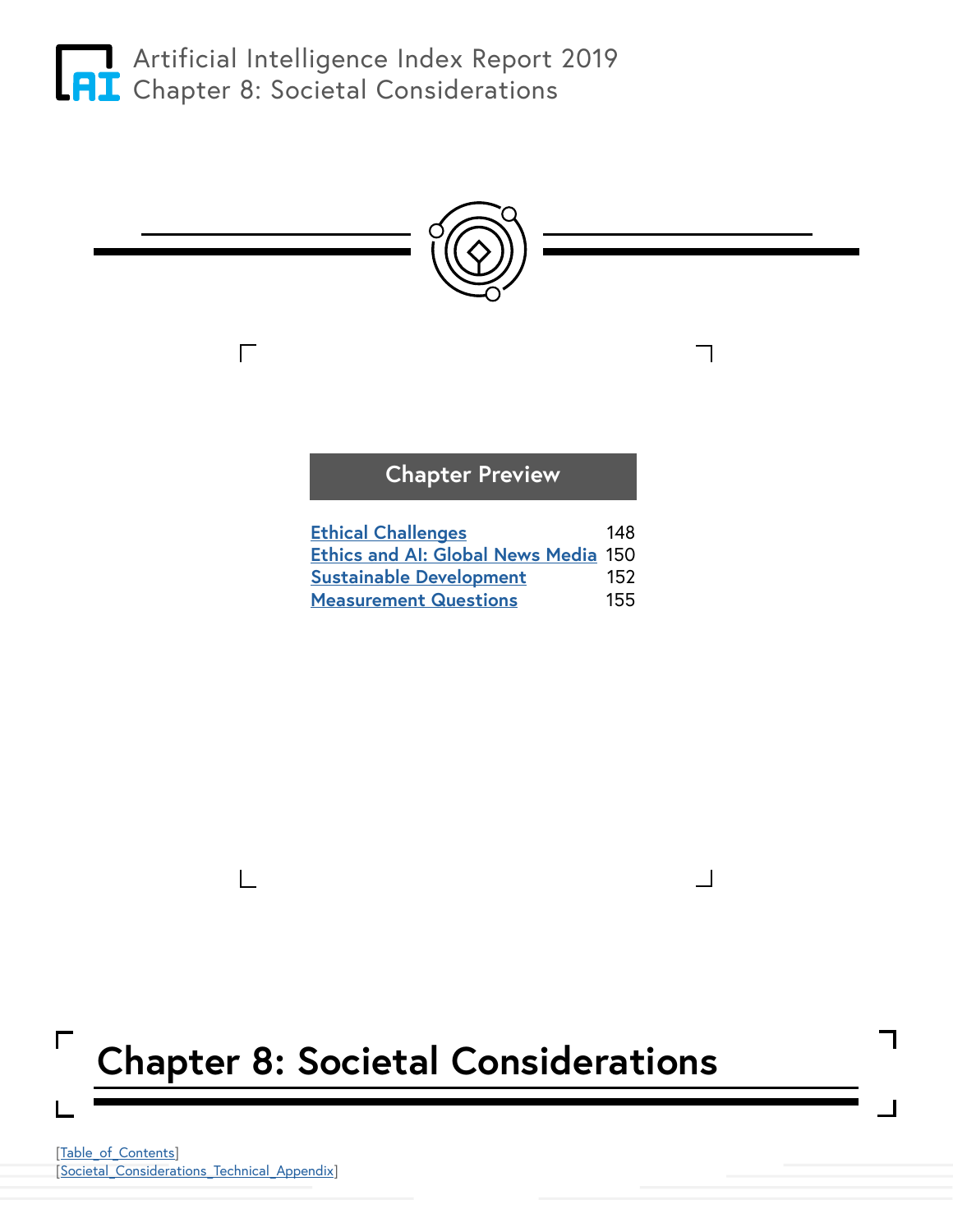

Artificial Intelligence Index Report 2019 **T** Chapter 8 Societal Considerations - Introduction





## **Introduction**

 $\Box$ 

This chapter begins by identifying the topics in ethical challenges mentioned in 59 Ethical AI Principle documents based on a dataset compiled by PricewaterhouseCoopers (PwC). The chapter also documents the key topics discussed in global news media on AI and Ethics based on LexisNexis data and Quid. AI use cases supporting each of the 17 United Nations (UN) Sustainable Development Goals (SDGs) are identified based on curated data from the McKinsey Global Institute (MGI).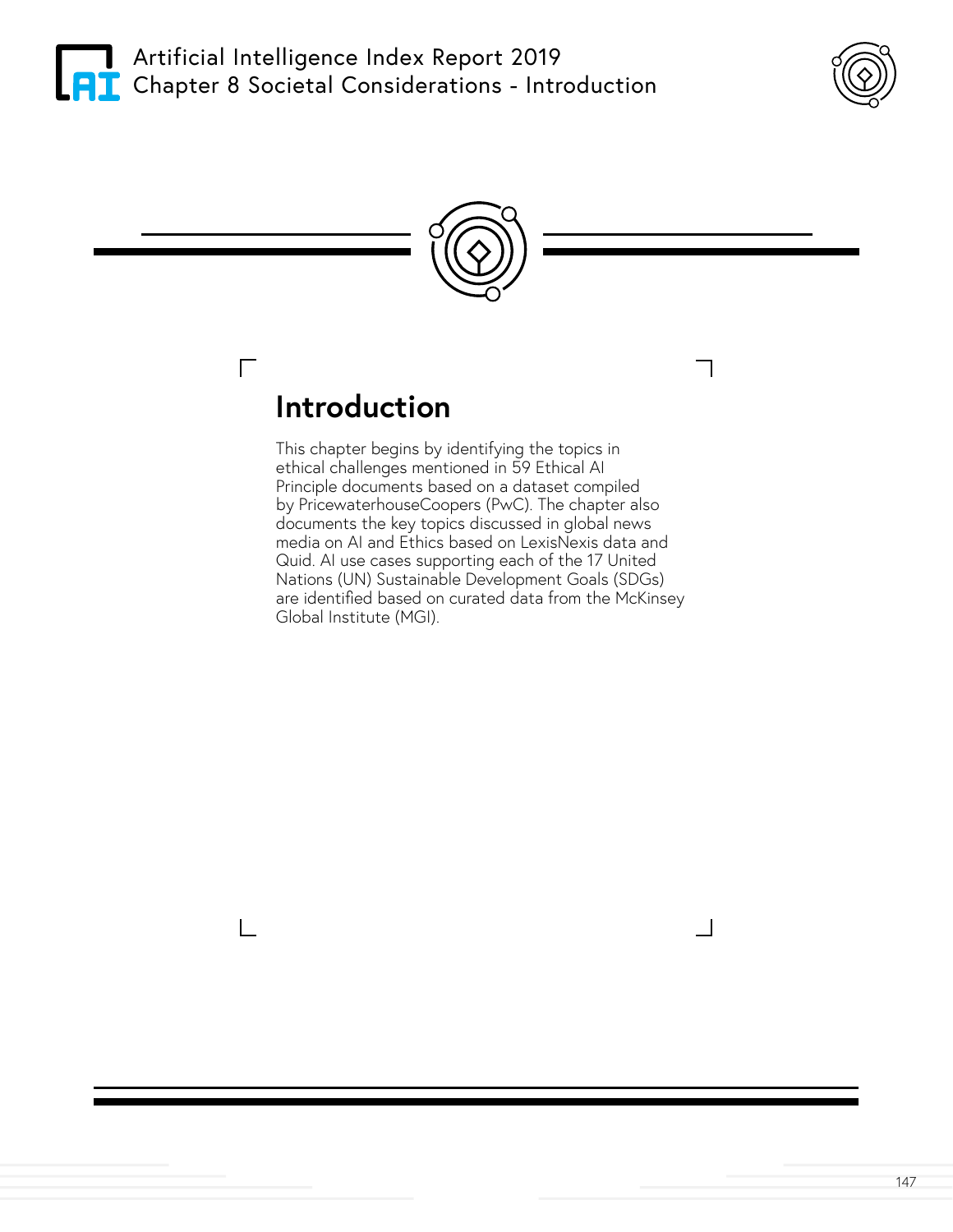## <span id="page-2-0"></span>**Artificial Intelligence Index Report 2019 CHAPT** Chapter 8 [Societal Considerations](#page-0-0) - Ethical Challenges



### **Ethical Challenges**

AI systems raise a broad variety of ethical challenges that are now the concern of government, public interest organizations, NGO's, academia, and industry. Efforts to identify these challenges and to develop guiding principles for ethically and socially responsible AI systems are emerging from each of these sectors,. This snapshot of some such t efforts was derived from an analysis of more than 100 documents.

PricewaterhouseCoopers (PwC) compiled a dataset of ethical challenges (based on topic modeling) by looking at ethical AI guidelines across for 110 documents, of which only 59 were deemed to discuss a set of AI principles. Many were simply reviews or recommendations, and were not included in the analysis. [The list of organizational documents](#page--1-0) and the [list of principles](#page--1-0) is available in the Appendix.

A view of ethical AI frameworks over time is plotted identifying Associations and Consortiums, Industry and Consultancy groups, Governments, Tech Companies, and Think Tanks/Policy Institutes and Academia (Figure 8.1a). It is interesting to note that initial impetus for Ethical Principles sprang from Associations and Consortiums, with other organizations subsequently releasing their respective AI Principles in 2018 and 2019.

#### **Top 3 Ethical Challenges, Associations and Consortiums, Governments, and Tech Companies**

#### **Associations and Consortiums (19 documents)**

1.) Interpretability & Explainability is cited in 95% of frameworks.

2.) Fairness is cited in 89% of frameworks.

3.) Transparency is cited in 84% of frameworks.

#### **Governments (13 documents)**

1.) Interpretability & Explainability, Fairness, and Transparency are each cited in 92% of frameworks..

### **Tech Companies (11 documents)**

1.) Fairness is cited in 100% of frameworks.

2.) Transparency is cited in 81% of frameworks.

3.) Accountability is cited in 72% of frameworks.

#### **Think Tanks/Policy Institutes and Academia (8 documents)**

1.) Fairness is cited in 100% of frameworks.

2.) Human Control is cited in 88% of frameworks.

3.) Interpretable & Explainable Model is cited in 88% of frameworks.

### **Industry and Consultancy (8 documents)**

1.) Transparency is cited in 88% of frameworks.

2.) Fairness, Data Privacy, and Reliability, Robustness, and Security are each cited in 75% of frameworks.

### **Number of Ethical AI Frameworks Produced 2016-2019, by Type of Organization**

Source: PwC based on 59 Ethical AI Principle documents.

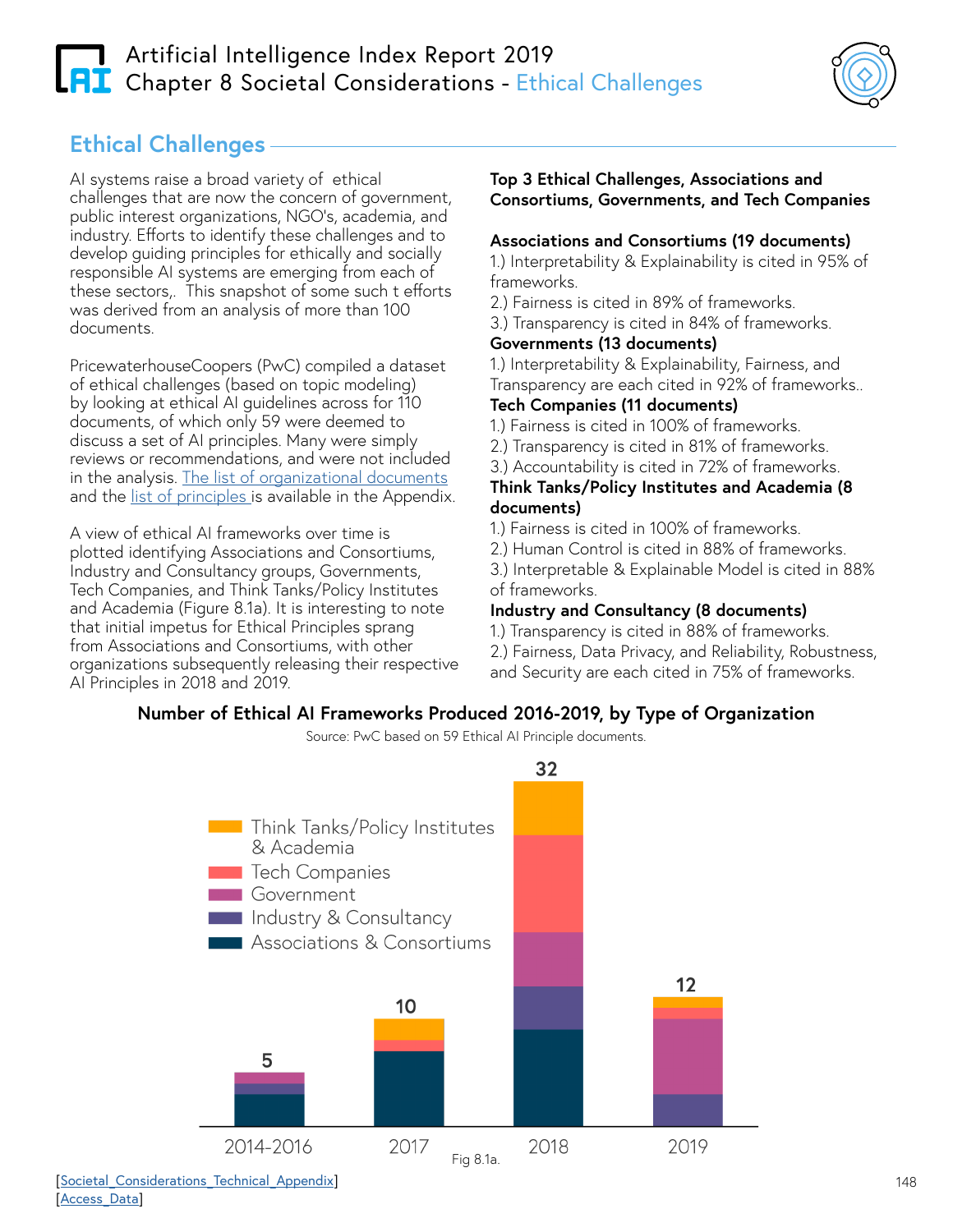## Artificial Intelligence Index Report 2019 **LAI** Chapter 8 [Societal Considerations](#page-0-0) - Ethical Challenges



To communicate the thrust of the ethical AI issues to the general public, the bar graph shows the incidence of identified ethical challenges across 59 AI Principles documents (Figure 8.1b). It shows that Fairness, Interpretability and Explainability, Transparency are most mentioned across all

documents studied.

### **Ethical Challenges**

Twelve ethical challenges were mentioned across many ethical AI framework documents. This list is non-exhaustive, and many important ethical issues -- including justice, economic development, poverty reduction, and inequality, are missing. Even so, these 12 ethical challenges indicate where attention has been focused:

- •Accountability
- •Safety
- •Human Control
- •Reliability, Robustness, and Security
- •Fairness
- •Diversity and Inclusion
- •Sustainability
- •Transparency
- •Interpretability and Explainability
- •Multi Stakeholder engagement
- •Lawfulness and Compliance
- •Data Privacy

### **Ethical Challenges covered across AI Principle Documents**



*"Research around Ethical AI, especially on fairness, accountability, and transparency (FAT) of machine learning models has grown significantly in the past couple of years. While there is a broad consensus emerging on the core set of principles associated with ethics and AI, the contextualization of these principles for specific industry sectors and functional areas is still in its infancy. We need to translate these principles into specific policies, procedures, and checklists to make it really useful and actionable for enterprise adoption."* Anand Rao, Global AI Lead, PwC

[Societal Considerations Technical Appendix] [Access\\_Data](https://drive.google.com/open?id=1KI6ChkGJtkh3hOjW80vjFRYr1RFvLJvD)]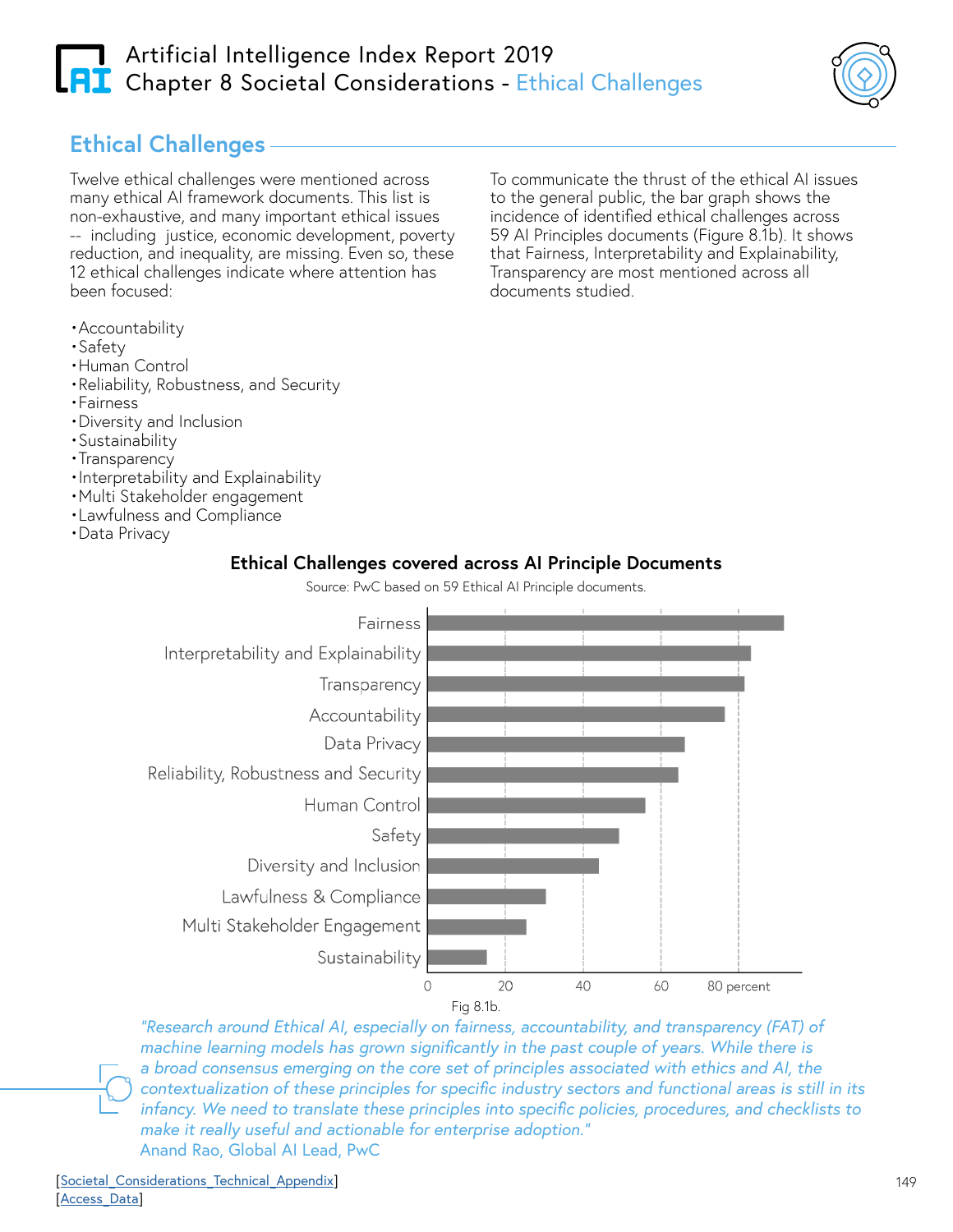## <span id="page-4-0"></span>Artificial Intelligence Index Report 2019 **Chapter 8 Societal Considerations - Ethics and AI**



### **Ethics and AI: Global News Media**

Global news coverage of Artificial Intelligence has increasingly shifted toward discussions about its ethical use. To better understand how these narratives are taking shape, we leveraged Quid to search the archived news database of LexisNexis for news articles from 60,000 global English news sources and over 500,000 blogs on AI ethics from August 12, 2018 to August 12, 2019 (see [Appendix](#page--1-0) for more detail on search terms).

Based on keywords defined by Harvard (seen [here\)](https://ai-hr.cyber.harvard.edu/primp-viz.html), Quid included search terms such as human rights, human values, responsibility, human control, fairness, discrimination or non-discrimination, transparency, explainability, safety and security, accountability, and privacy related to AI technology. Then, we selected the 10,000 most relevant articles using the platform's NLP algorithm and visualized unique articles.

Each node (or dot) on a Quid network map represents a single news article. Links connecting these articles denote articles that share similar language. When a large number of similar articles are identified and linked, clusters form to reveal unique topics. The Quid algorithm classified the resulting media narratives into seven large themes based on language similarity: **Framework and Guidelines** (32%), **Data Privacy Issues** (14%), **Facial Recognition** (13%), **Algorithm Bias** (11%), **Big Tech Advisory on Tech Ethics** (11%), **Ethics in Robotics and Driverless Cars** (9%), and **AI Transparency** (6.7%).



### **Quid network with 3,661 news articles on AI Ethics from August 12, 2018 to August 12, 2019. Colored by theme. Labeled by theme.**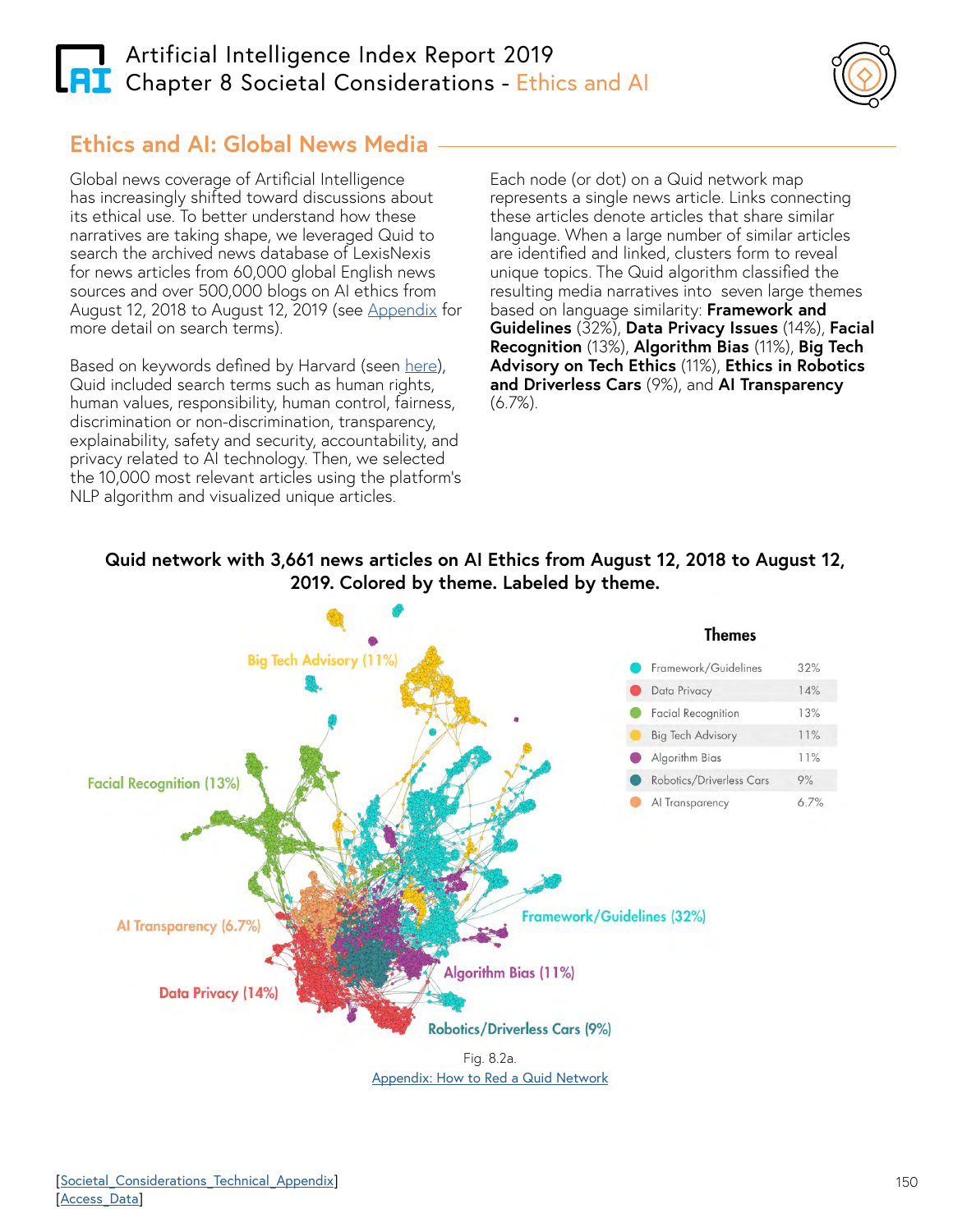## Artificial Intelligence Index Report 2019 **Chapter 8 [Societal Considerations](#page-0-0) - Ethics and AI**



### **Ethics and AI: Global News Media**

These results indicate that the global media conversation on AI Ethics in 2019 is largely about AI ethics frameworks or guidelines led by governments, intergovernmental organizations, and research institutes (Figure 8.2a). Within the last year, nearly a third (32%) of all news articles covered AI guidelines proposed by governments or other large policy institutes, including those by the European Union and the Organisation for Economic Co-operation and Development (OECD). A smaller, but not an insignificant chunk of the conversation (11%) also included commentary from advisory groups attached to tech giants such as Google, Facebook, and Microsoft.

When filtering for ethics discussions around specific AI technologies, facial recognition dominated the attention of the news media, with 13% of all articles (Figure 8.2a). his cluster's position on the periphery of the larger AI ethics narrative indicates

a high degree of uniqueness from the rest of the conversation. Public concerns over the technology's threat to data privacy have grown over time, driven by news of mistaken identities during crime surveillance, biometric scans that can be applied to videos or photos without consent, and the idea of data ownership as it relates to social media platforms that utilize the technology.

Countries differ significantly with respect to which AI ethical issues (as defined by Harvard [here\)](https://ai-hr.cyber.harvard.edu/primp-viz.html) they give most news coverage. While media sources based in the US or UK had more balanced coverage between categories, others reflected specific focus areas (Figure 8.2b). In Switzerland, for example, 45% of all articles covered guidelines and frameworks on AI development, while 44% of Chinese news focused on safety and security, and 48% of articles in Singaporean sources explored transparency and explainability.

**Tags** 



### **Most mentioned ethics categories by Source Country**

**Number of Stories** 

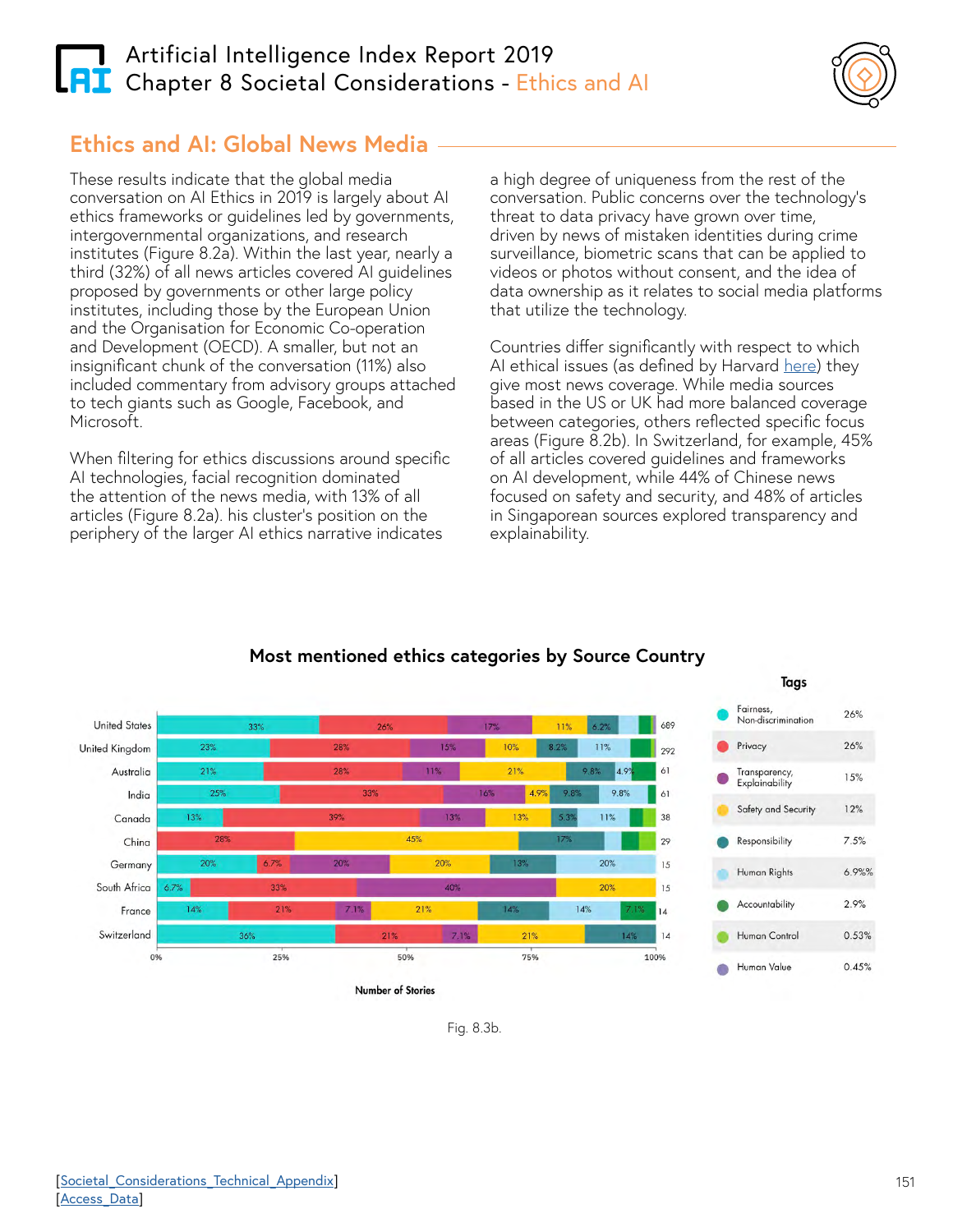## <span id="page-6-0"></span>Artificial Intelligence Index Report 2019 Chapter 8 [Societal Considerations](#page-0-0) - Sustainable Development



## **Applications of AI for Sustainable Development**

Artificial intelligence, while not a silver bullet, has the potential to help contribute to multi-pronged efforts to address some of society's most pressing challenges.

The mapping of AI use cases to the UN Sustainable Development Goals (SDGs) that follows are derived from a library of approximately 160 AI for social good use cases collected by the McKinsey Global Institute and Noble Intelligence, McKinsey's initiative to use AI for humanitarian purposes. The library of use cases is not comprehensive, but reflects a selection of use cases, typically in domains with initial evidence of possible applications. AI deployments in some form were identified for about one-third of use cases in the library; in about three-quarters of use cases, deployments of solutions employing some level of advanced analytics were observed, most (if not all) of which could further benefit from using AI.

To build the use case library, MGI took a twopronged approach: from a societal point of view, MGI sought to identify key problems known to the social sector community and determine where AI could aid efforts to resolve them; from a technological point of view, MGI took a curated list of 18 AI capabilities and sought to identify which types of social problems they could best contribute to solving. Each use case highlights a meaningful problem that can be solved by an AI capability or some combination of AI capabilities. The library is not comprehensive, but it nonetheless showcases a wide range of problems where AI can be applied for social good. MGI's full discussion paper can be found at [Notes from the AI](https://www.mckinsey.com/~/media/McKinsey/Featured Insights/Artificial Intelligence/Applying artificial intelligence for social good/MGI-Applying-AI-for-social-good-Discussion-paper-Dec-2018.ashx)  [frontier: Applying AI for social good.](https://www.mckinsey.com/~/media/McKinsey/Featured Insights/Artificial Intelligence/Applying artificial intelligence for social good/MGI-Applying-AI-for-social-good-Discussion-paper-Dec-2018.ashx)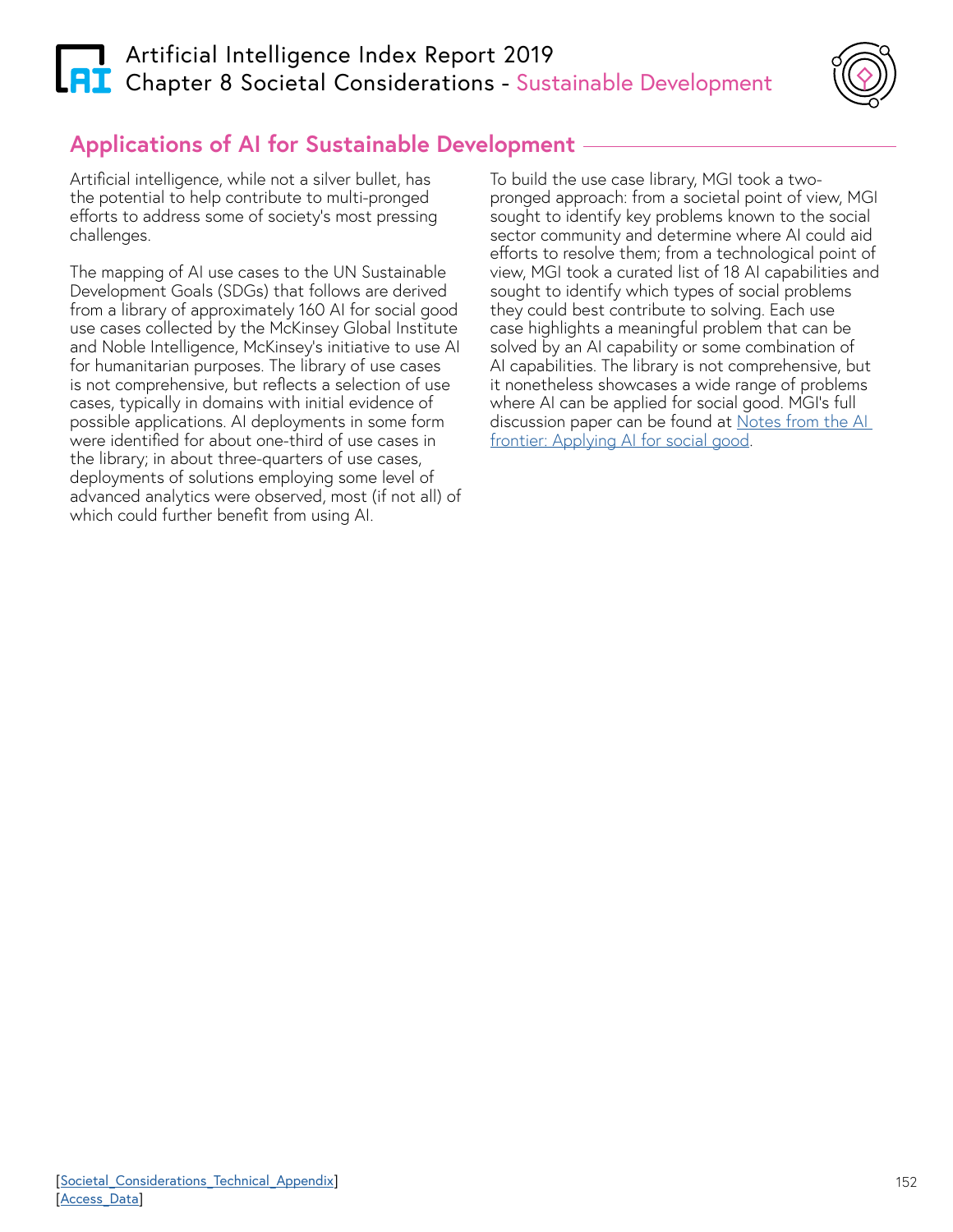## **Artificial Intelligence Index Report 2019 LAI** Chapter 8 [Societal Considerations](#page-0-0) - Sustainable Development



### **Applications of AI for Sustainable Development**

#### **Artificial intelligence has applicability across all 17 of the United Nations Sustainable Development Goals**

The [UN SDGs](https://www.un.org/sustainabledevelopment/sustainable-development-goals/) are a collection of 17 global goals set by the United Nations for the year 2030, for poverty alleviation, improving health and education, reducing inequality, preserving the environment, and boosting economic growth, amongst other priorities. AI use cases have the potential to support some aspect of each of the UN SDGs. The chart below indicates the number of AI use cases in MGI's library that could support each of the UN SDGs (Figure 8.3a).

SDG 3, "Ensure healthy lives and promote wellbeing for all at all ages", could be supported by the highest number of use cases in MGI's current library. A number of use cases that leverage AI support medical diagnoses: for example, researchers at the University of Heidelberg and Stanford University have created an AI system to [visually diagnose skin cancer](https://www.nature.com/articles/nature21056) that outperformed professional dermatologists. There are also potential cases where AI can be

used to monitor, track and predict outbreaks of communicable diseases. For instance, Data Science for Social Good and McKinsey's Noble Intelligence initiative developed an algorithm to identify children most at risk of not receiving the measles vaccination, allowing physicians to spend more time educating and following up with these families.

individuals verify and validate information, providing improved security through detection and prediction of violence, addressing bias to ensure fair and equal access to justice, to optimizing the management of AI could be used to automate question response or provision of services through digital channels, helping

### AI use cases that support the UN Sustainable Development Goals

Source: 'Notes from the AI Frontier: Applying AI for social good', McKinsey Global Institute

- 1. No poverty
- 2. Zero hunger
- 3. Good health and well-being
- 4. Quality education
- 5. Gender equality
- 6. Clean water and sanitation
- 7. Affordable and clean energy
- 8. Decent work and economic growth
- 9. Industry, innovation and infrastructure
- 10. Reduced inequalities
- 11. Sustainable cities and communities
- 12. Responsible consumption and production
- 13. Climate action
- 14. Life below water
- 15. Life on land
- 16. Peace, justice and strong institutions
- 17. Partnerships for the goals





#### **Count of use cases**

Fig. 8.3a.

NOTE: This chart reflects the number and distribution of use cases and should not be read as a comprehensive evaluation of AI potential for each SDG; if an SDG has a low number of cases, that is a reflection of our library rather than of AI applicability to that SDG.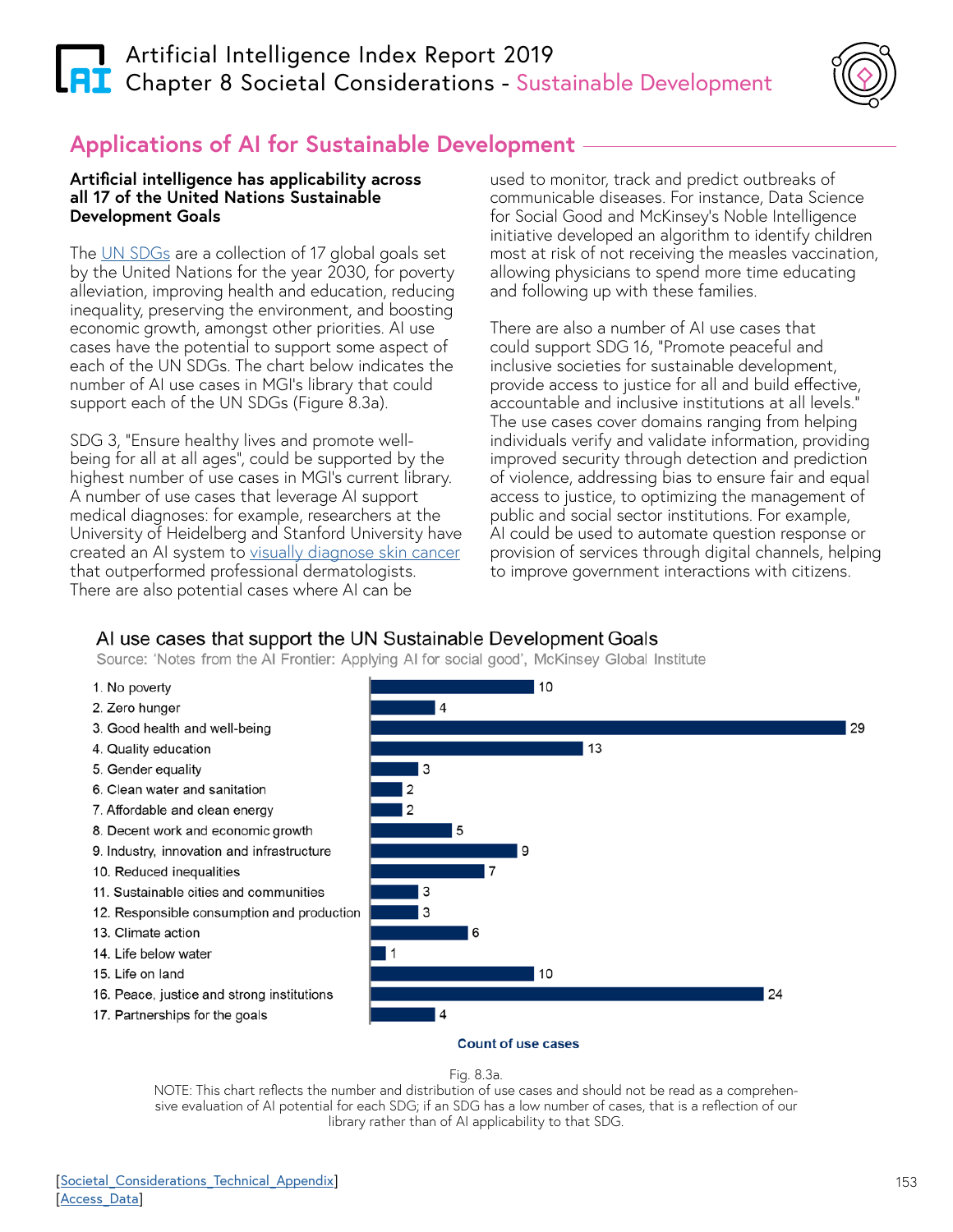## Artificial Intelligence Index Report 2019 **CHRI** Chapter 8 [Societal Considerations](#page-0-0) - Sustainable Development



### **Applications of AI for Sustainable Development**

#### **AI is applicable to driving a subset of targets across the UN SDGs**

Each UN SDG is broken down into a list of targets, which are measured with indicators. There are [169](https://unstats.un.org/sdgs/indicators/indicators-list/)  [targets](https://unstats.un.org/sdgs/indicators/indicators-list/) across the 17 UN SDGs. While AI use cases can be topically aligned to the SDGs, as displayed in the previous chart, further focus should be directed to the use cases that can directly drive impact towards achieving specific UN SDG targets and indicators.

By mapping AI use cases to the specific target(s) that they could contribute to achieving, MGI identified the subset of targets for which AI has some applicability to address. This analysis builds upon the ~160 use cases in MGI's library and others to identify which targets could be addressed by a solution in which AI is applied, recognizing that AI alone cannot solve any of the targets. The following chart displays the number of targets which AI could contribute to addressing, out of the total number of targets within each SDG (Figure 8.3b).

#### **Some AI for sustainable development use cases are being piloted, although bottlenecks exist**

A number of organizations globally are piloting applications of AI for sustainable development, although there are currently few examples of deployments of AI for sustainable development at scale. For example, AI has been piloted for several applications in disaster relief by a number of organizations, including [Google](https://blog.google/technology/ai/tracking-our-progress-on-flood-forecasting/), [Facebook](https://engineering.fb.com/ai-research/satellite-imagery/), [Microsoft](https://www.microsoft.com/en-us/ai/ai-for-humanitarian-action), [Planet Labs](https://www.planet.com/insights/anatomy-of-a-catastrophe/), [Airbus,](https://www.airbus.com/newsroom/topics-in-focus/Crisis-response.html) [SAP,](https://medium.com/sap-innovation-spotlight/for-united-nations-ai-is-a-magical-tool-for-faster-disaster-relief-3b1cb505748d) and others. Still, there is more to be done to sustainably adopt these AI applications for widespread use in disaster relief across multiple partners and regions.

Some AI-specific bottlenecks will need to be overcome for AI to reach its potential for social impact. These range from challenges with data (including availability, accessibility, quality, volume, labelling, and integration), accessing to computing capacity, availability and accessibility of AI talent, and the receptiveness and capabilities of organizations deploying solutions. Some efforts are underway to address this, especially to address accessibility of data for social good, including the [Global Data Commons](http://thefuturesociety.org/2019/11/05/the-global-data-commons-gdc/) and [UN Global Pulse.](https://www.unglobalpulse.org/)